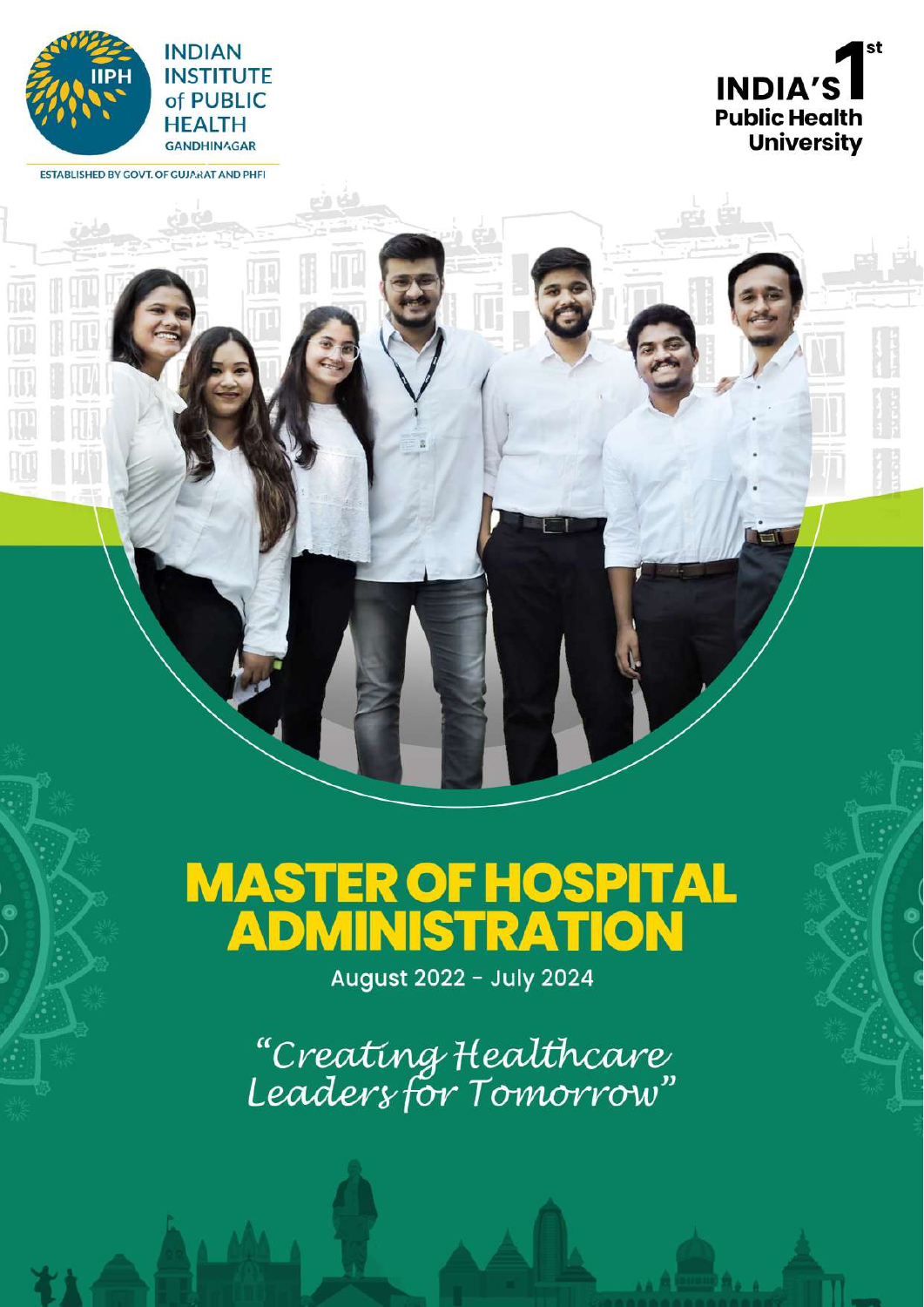## **Master of Hospital Administration**

#### **About Health Care Industry**

Indian healthcare sector is growing at a rapid rate. It has been estimated that till 2022, the sector will grow at a cumulative average rate of 16% and will touch US\$ 372 billion revenue mark (IBEF). The sector will create 7.4 million jobs till 2022 (KPMG India). The majority of these revenues and jobs will be created by the hospital sector that constitutes 70% of the healthcare sector. With surging growth in this sector, the demand for professionally trained hospital managers is also on the rise. A well-managed hospital leads to superior quality health outcomes, and satisfied patients. Currently, in India, there is a severe paucity of professionally trained hospital administrators. Very few academic institutes are focused on producing professional hospital administrators for our settings. Lack of a professional hospital administrator does not allow medical staff to solely focus on medical care. This may result in inefficiency and poorer outcomes for the hospital. Lack of trained administrators also results in inadequate second line of leadership in many hospitals and poses a serious challenge to the sustainability of the hospitals. Thus, a professional hospital administrator has a pivotal role in a growing healthcare sector that is driven to serve the people.

#### **Master of Hospital Administration (MHA) Programme at IIPHG**

MHA is a two year, full-time programme. It is designed to develop professionally trained administrators who can play an effective managerial role and provide leadership in public and private hospitals and healthcare organizations. For achieving its intended objective, the programme curriculum is structured with a multi-disciplinary perspective, including general management and hospital management theories and practices. The classes are delivered using a variety of teaching and learning techniques, including lectures, case discussions, practical exercises, lab-work, hospital visits, seminars, journal clubs, collaborative learning, group discussions, assignments, hands-on training, internship in hospitals, and dissertation.

#### **Faculty**

IIPHG has 18 full-time faculty members with management, finance, public health, medical, and social science backgrounds. All of them have advanced qualifications from reputed Indian and/or foreign universities. Additionally, a number of visiting/adjunct faculty from India and abroad also contribute to the teaching. IIPHG also draws upon highly experienced hospital managers as visiting faculty.

#### **Advisory Board**

Leading doctors and professionals from renowned hospitals like Apollo, CIMS, Zydus, Sterling, Shalby, HCG, Asian Bariatrics, Parekh, Samved, etc. are on the advisory board for this programme.

#### **Career Prospects after MHA**

MHA degree opens avenues to a career in health and hospital administration that contributes to the improvement of health and welfare of people. Potential employers include corporate, government and trust hospitals, insurance companies, third party administrators, health care consulting companies, medical equipment manufacturers and suppliers, pharmaceutical companies, diagnostic laboratories and clinics, medical transcription companies, companies dealing with home-based care, medical tourism, medicine and hospital related start-ups. Multilateral and bilateral organizations like the World Health Organization and other United Nation agencies, various state and central government departments, national and international non-governmental organizations or industry-supported foundations (Corporate Social Responsibility) academic and research institutions, constitute important employer segments. After MHA, students can also opt for higher studies in hospital administration in India or abroad. Placement cell at IIPHG facilitates suitable placements of students after completion of the programme.

#### **Eligibility**

The programme is open to candidates with a bachelor's degree in disciplines of medicine & surgery, dentistry, physiotherapy, AYUSH, nursing and paramedical sciences, Healthcare sciences, BPharm, PharmD, Bachelors of Occupational Therapy, B.Sc.(Trauma Care Management, Life Sciences, Pharmacy, Nutrition & Dietetics, Pharmacology); BSc DMLT, Biotechnology, Medical Social Work and Social Sciences, Medical Microbiology, Medical Biochemistry, Medical Physiology from a recognized university in India and abroad, with at least 50% marks. Relevant work experience in health and hospital sector will be an advantage but is not mandatory.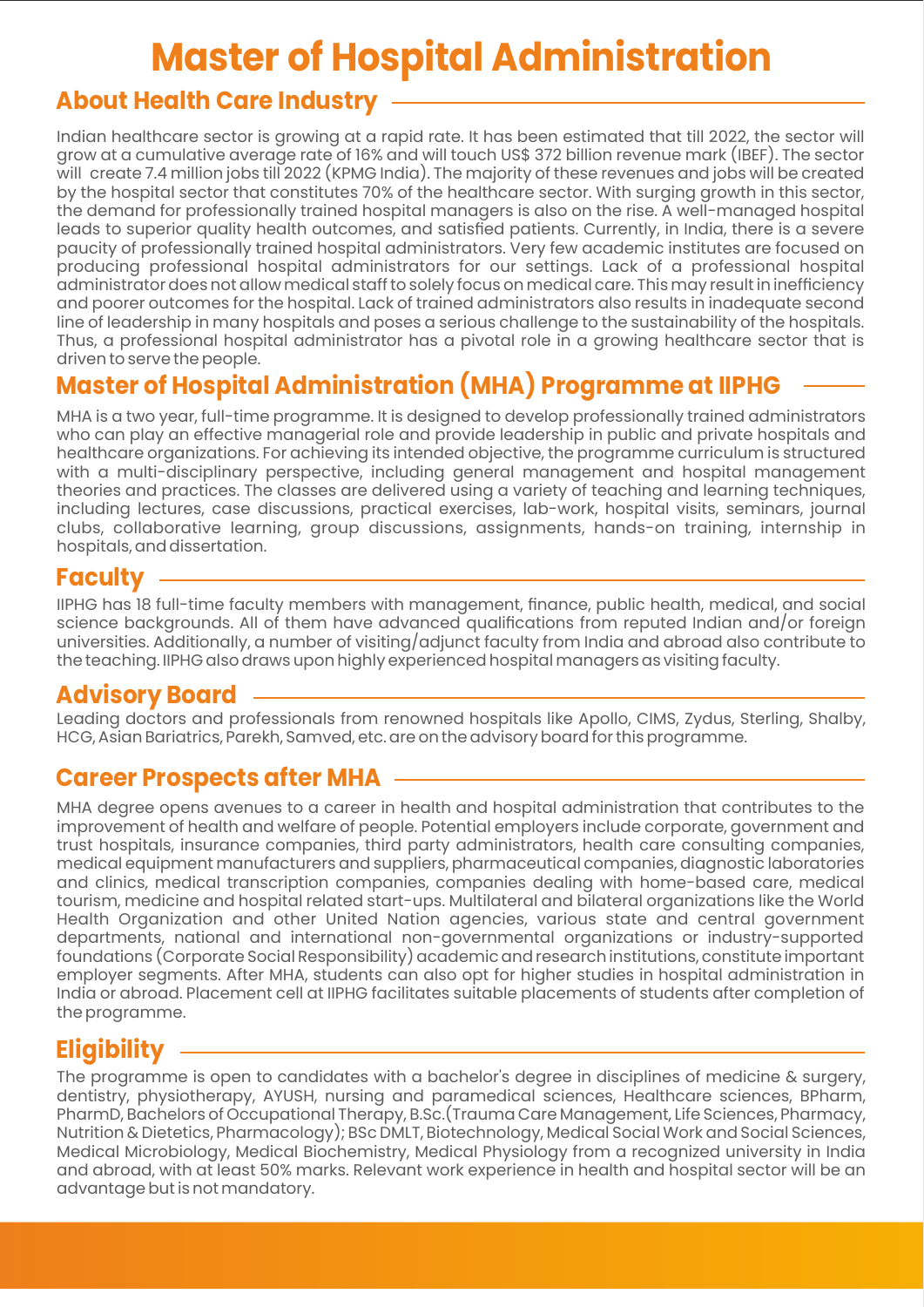## **Master of Hospital Administration**

#### **Admission and Fees**

Selection of applicants will be based on educational qualification, work experience and performance in personal interview, essay writing and group discussion.

#### **Course Fees**

**Indian** nationals (including Nepal & Bhutan): Rs. 2,20,000 per annum

**SAARC** country students: US\$ 4500 per annum.

**International** students: US\$ 6000 per annum.

(Fees does not Include cost of hostel and food, field visits, books, stationery, dissertation and convocation)

#### **Hostel fees**

Rs.27,600/- per semester (Mess fees separate). 140 single-occupancy, non-AC hostel rooms with attached toilet and balcony are available. Limited Hostel facility is available with separate hostel blocks for girls and boys.

#### **Number of Seats: 60**

Last date of application for admission: 31<sup>st</sup> May, 2022

#### **How to Apply**

I Interested candidates may apply through following steps:

Fill the application form online www.iiphg.edu.in **(Preferred application mode)** 

**If unable to apply online**: Download the application form from the above website, fill it and e-mail the scanned copy to mha\_admission@iiphg.org or post/hand deliver to the Assistant Registrar (Academic Programmes) (detail address at the end of the brochure)

Deposit Rs. 500 (US\$10 for International & SAARC candidates) as application fees through Demand Draft/ NEFT/RTGS (Bank details in application form)

Interested candidates may contact Assistant Registrar- (Academic Programmes) to visit the university and interact with faculty for more information.

#### **MHA Programme Curriculum**

- **Introduction to Health Care and Hospital Industry**
- **Principles of Management**
- **Managerial Economics**
- **Organization Behaviour**
- **Financial Accounting and Management**
- **Statistics for Hospital Managers**
- **Hospital Managerial Computing**
- **Communication for Hospital Managers**
- **Hospital Epidemiology**
- **Principles of Public Health**
- **Hospital Planning, Organization and Structure**
- **Health Economics & Outcomes Research**
- **Human Resource Management**
- **Marketing Management**
- **Hospital Management Information System**
- **Research Methods**
- **Strategic Management**
- **Hospital Project and Operation Management**
- **Health Financing & Insurance**
- **Logistic Planning and Supply Chain Management**
- **Quality and Accreditation in Hospital**
- **Legal and Ethical Issues in Hospitals**

#### **Unique Features of the MHA Programme Professional & Personal Development**

- **Strong grounding in Health & Hospital Domain**
- **Practice based teaching pedagogy using case study method and hospital visits**
- **Guest lectures by eminent expert from the hospital industry in India and abroad**
- **Inter-disciplinary approach**
- **Focus on transformative learning**
- **Exposure to workshops and conferences**
- **Focus on Innovation and entrepreneurship**

### **Hospital and practice linkages**

Practical trainings in hospitals via internship & dissertation Programme Advisory Committee of eminent doctors and business heads of leading hospitals

- **Debate**
- **Professional Development Workshop**
- **IStudents Conclave**
- **Cultural Fest and Garba night**
- **Sports Week**
- **Cycling Excursion Photography Contest**
- 
- **Webinars, Talks**